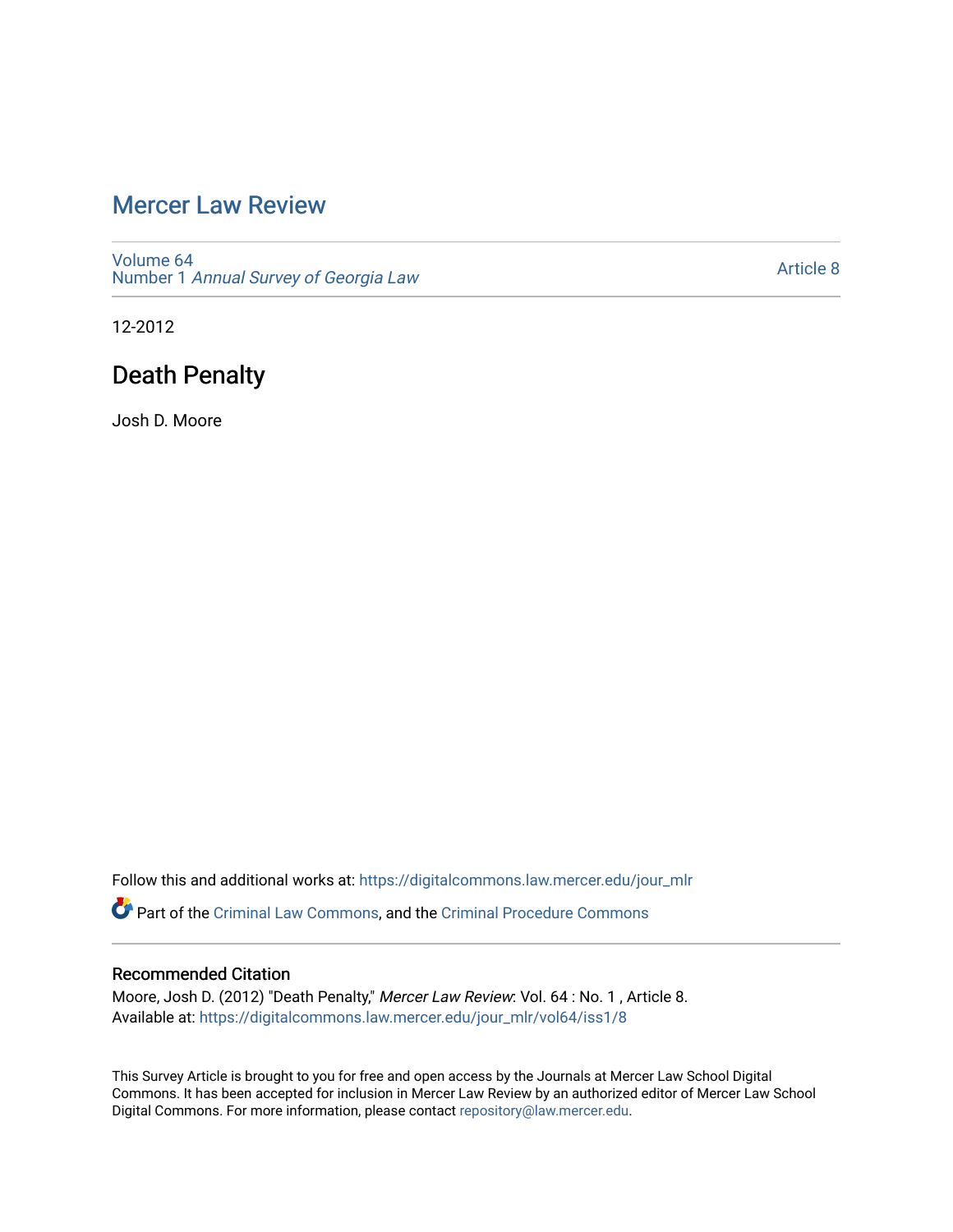## **Death Penalty**

### **by Josh D. Moore\***

#### I. INTRODUCTION

Between June **1,** 2011 and May **31,** 2012, the Georgia Supreme Court addressed several significant points of law in the context of death penalty litigation. The court grappled with two challenging speedy trial issues, one constitutional and the other statutory, in *Phan v. State<sup>1</sup>* and Walker v. State,<sup>2</sup> respectively. The court announced a new rule on the calculation of time limitations for impeachable convictions in *Clay v. State.3* The court revisited the subject of burden of proof in mental retardation cases in *Stripling v. State.4* And the court articulated a clear standard for evaluating prejudice in a claim of ineffective assistance of counsel at the sentencing phase of a death penalty trial in *Humphrey v. Morrow.5*

#### II. **CASES**

In *Phan v. State*,<sup>6</sup> the Georgia Supreme Court addressed, on interim review for the second time, a pretrial case that has been pending in Gwinnett County since March of 2005.' The claim advanced **by** Phan in this appeal was that his constitutional right to a speedy trial had

**5. 289** Ga. 864, **717 S.E.2d 168** (2011).

<sup>\*</sup> Director of Clinical Programs and Special Litigation, Capital Defender Division of the Georgia Public Defender Standards Council. University of Michigan (A.B., **1991);** Harvard Law School **(J.D., 1995).**

**<sup>1. 290</sup>** Ga. **588, 723 S.E.2d 876** (2012) *("Phan IF).*

<sup>2.</sup> **290** Ga. **696, 723 S.E.2d** 894 (2012).

**<sup>3. 290</sup>** Ga. **822, 725 S.E.2d 260** (2012).

<sup>4.</sup> **289** Ga. **370, 711 S.E.2d 665** (2011).

**<sup>6. 290</sup>** Ga. **588, 723 S.E.2d 876** (2012).

**<sup>7.</sup>** *Id.* at **588, 723 S.E.2d** at **878.**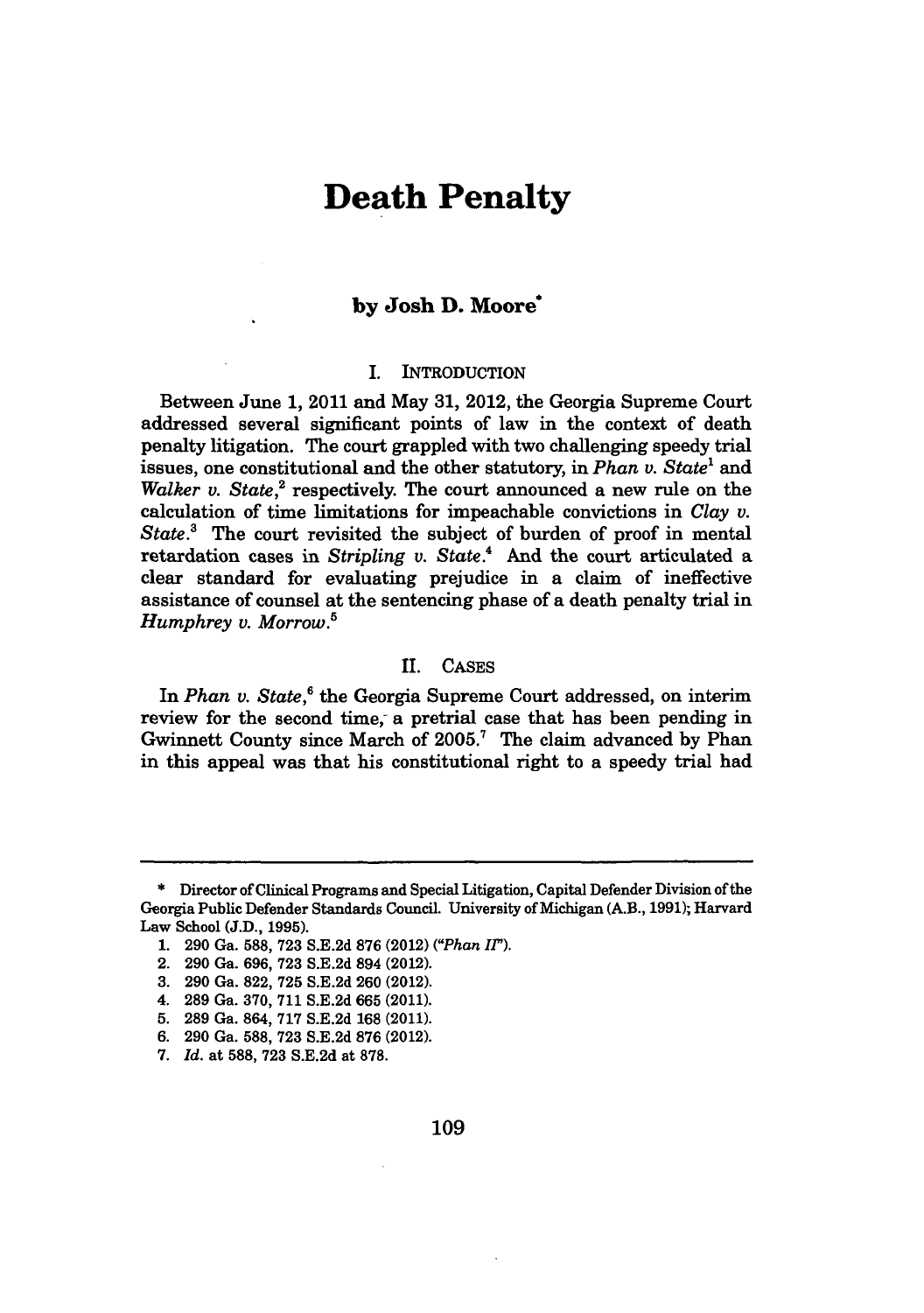been violated **by** pretrial delay attributable to a "'systemic breakdown' in the public defender system" that essentially left him unrepresented.<sup>8</sup>

Two lawyers were appointed **by** the Georgia Public Defender Standards Council **(GPDSC)** to represent Phan, but funding issues came to a head in **2007** when counsel requested approval for travel to Vietnam to develop evidence for both phases of trial. In **2009,** Phan "filed a constitutional speedy trial demand and a motion to dismiss for the State's failure to provide sufficient resources for the defense."<sup>9</sup> By April 2009, GPDSC had also stopped paying for attorney fees. The trial court denied the motions, and the case was certified for interim review.<sup>10</sup> The court remanded the case with directions for the trial court to conduct a full hearing and enter findings on each of the *Barker v.*  $Wingo<sup>11</sup>$  factors.<sup>12</sup> The trial court conducted a full hearing pursuant to the court's directive in 2010 and, upon completion of that hearing, again denied the motion to dismiss and ordered that Phan's attorneys "be removed as counsel and that staff attorneys from the capital defender division [of GPDSC] be 'immediately assigned."<sup>13</sup>

At the outset, the court framed the case as one "address[ing] the consequences of a financially strained indigent defense system operating within a recession-era [s] tate budget."<sup>14</sup> The court ultimately engaged in a fact-specific analysis of the speedy trial claim and affirmed the trial court's refusal to dismiss the indictment.<sup>15</sup> The opinion hinged on the court's weighing of the second *Barker v. Wingo* factor: "reasons for the delay.<sup>"16</sup> Under this factor, the court evaluated Phan's claim that the reason for the delay was a "systemic 'breakdown in the public defender system'" that ought to weigh against the State.<sup>17</sup> Citing its recent decision in *Weis v. State*<sup>18</sup> (another death penalty interim appeal), the court affirmed the trial court's conclusion that such a breakdown had not

**<sup>8.</sup>** *Id.* at **590-91, 723 S.E.2d** at **880** (quoting Vermont v. Brillon, **129 S.** Ct. **1283, 1286 (2009)).**

**<sup>9.</sup>** *Id.* at **590, 723 S.E.2d** at **880.**

**<sup>10.</sup>** *Id.* at **588-90, 723 S.E.2d** at **878-81.**

**<sup>11.</sup>** 407 **U.S.** 514 **(1972).**

<sup>12.</sup> Phan v. State, **287** Ga. **697, 699-700, 699 S.E.2d 9, 11** (2010) *("Phan 1"); see Barker,* 407 **U.S.** at **530.**

**<sup>13.</sup>** *Phan II,* **290** Ga. at **592, 723 S.E.2d** at **880-81.**

<sup>14.</sup> *Id.* at **588, 723 S.E.2d** at **878.**

**<sup>15.</sup>** *Id.* at **599, 723 S.E.2d** at **885.**

**<sup>16.</sup>** *Id.* at **595, 723 S.E.2d** at **883.**

**<sup>17.</sup>** *Id.* at 594, **723 S.E.2d** at **882** (quoting *Vermont,* **129 S.** Ct. at **1286).**

**<sup>18. 287</sup>** Ga. 46, **50,** 694 **S.E.2d 350, 355** (2010).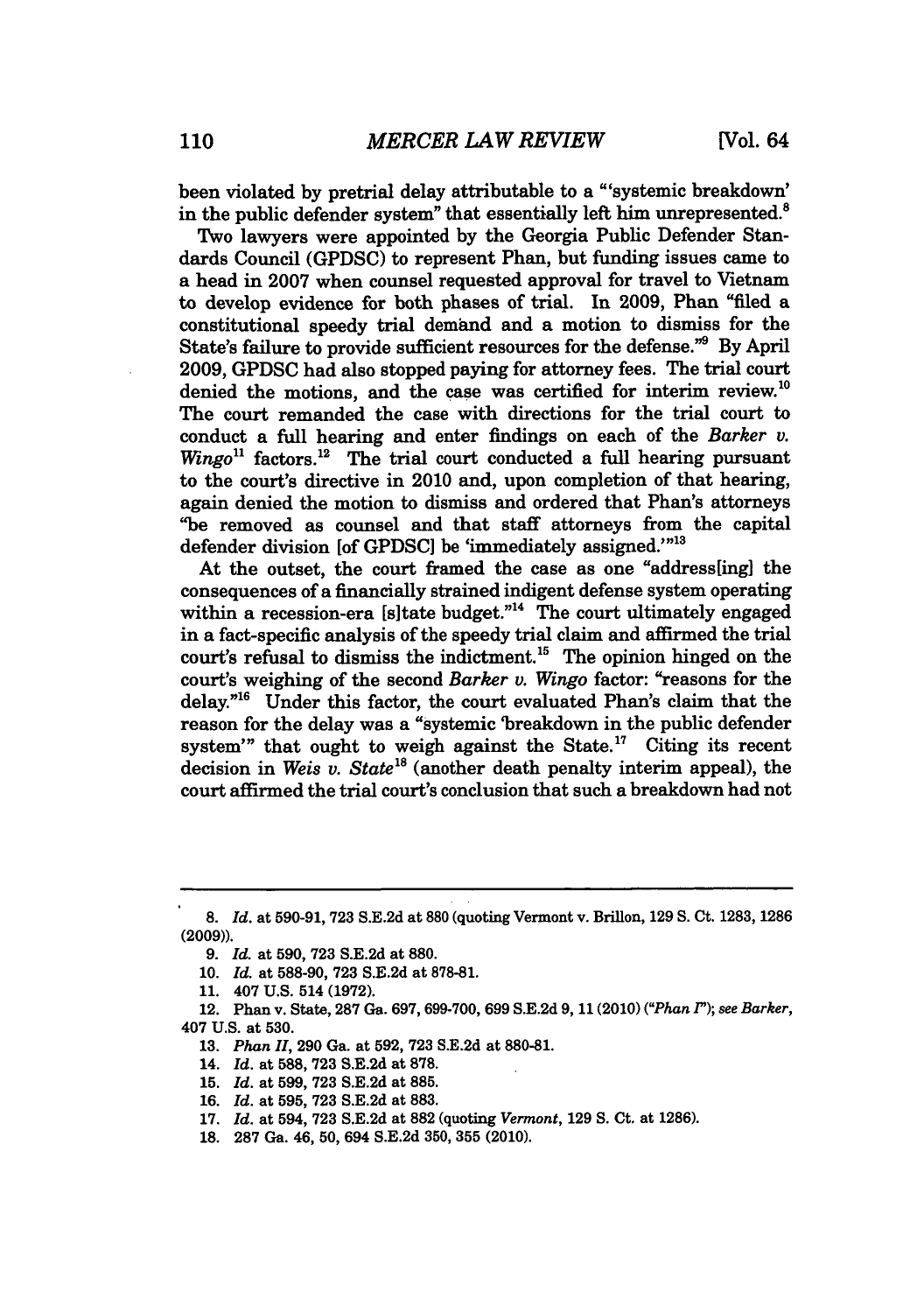occurred because there were other public defender counsel available to represent Phan.<sup>19</sup>

Phan also raised a claim that "his rights to counsel and due process [were] violated **by** the trial court's decision to replace [his counsel of choice] with staff attorneys from [GPDSC]."<sup>20</sup> The court rejected these claims, reiterating its earlier pronouncements establishing that a defendant's choice of appointed counsel can be overridden where sufficient "countervailing considerations" exist.<sup>21</sup> The court distinguished *Grant v. State22* (yet another death penalty interim appeal) where it concluded that "involving local counsel in [the] case was not a sufficient 'countervailing consideration' to justify removal of defendant's preferred counsel."<sup>23</sup> Here, the court found "compelling 'countervailing considerations'" insofar as "retaining current counsel would perpetuate the funding problems that have plagued this case thus far."<sup>24</sup> The court also noted that one of Phan's lawyers "relocated his practice to Charleston, South Carolina."25 The court concluded this opinion **by** noting that it does not "endorse[] **...** the system that has led us down this tortuous path" and offering its "hope that those within the branches of government empowered to remedy these institutional problems **will** make it a priority to do so."26

In *Walker v. State*,<sup>27</sup> the court addressed a statutory speedy trial claim on interim review.<sup>28</sup> The dispute in this case centered on the proper interpretation of the language in the Official Code of Georgia Annotated **(O.C.G.A.)** section **17-7-171(b) <sup>29</sup>**requiring absolute discharge **"[i]f** more than two regular terms of court are convened and adjourned after the term at which the demand for speedy trial is filed." $30$  The court ultimately concluded, contrary to its prior cases, that the language in question should be construed to mean that three terms of court must convene and adjourn prior to an acquittal. $31$  Accordingly, the court

- **27. 290** Ga. **696, 723 S.E.2d** 894 (2012).
- **28.** *Id.* at **696, 723 S.E.2d** at **895.**
- **29. O.C.G.A.** § **17-7-171(b) (2008 &** Supp. 2012).
- **30.** Walker, **290** Ga. at **698, 723 S.E.2d** at **896;** *see also* **O.C.G.A.** § 17-7-171(b).

**<sup>19.</sup>** *Phan II,* **290** Ga. at **595, 723 S.E.2d** at **882-83.**

<sup>20.</sup> *Id.* at **597, 723 S.E.2d** at 884.

<sup>21.</sup> *Id.* (quoting *Weis,* **287** Ga. at **50,** 694 S.E.2d at **355);** *see also* Davis v. State, 261 Ga. 221, 222, 403 **S.E.2d 800, 801 (1991).**

<sup>22.</sup> **278** Ga. **817, 607 S.E.2d 586 (2005).**

**<sup>23.</sup>** *Phan* **H, 290** Ga. at **597-98, 723 S.E.2d** at **884** (citing *Grant,* **278** Ga. at **817, 607 S.E.2d** at **587).**

<sup>24.</sup> *Id.* at **597, 723 S.E.2d** at **884.**

**<sup>25.</sup>** *Id.*

**<sup>26.</sup>** *Id.* at **598-99, 723 S.E.2d** at **885.**

**<sup>31.</sup>** *Walker,* **290** Ga. at **701, 723 S.E.2d** at **898.**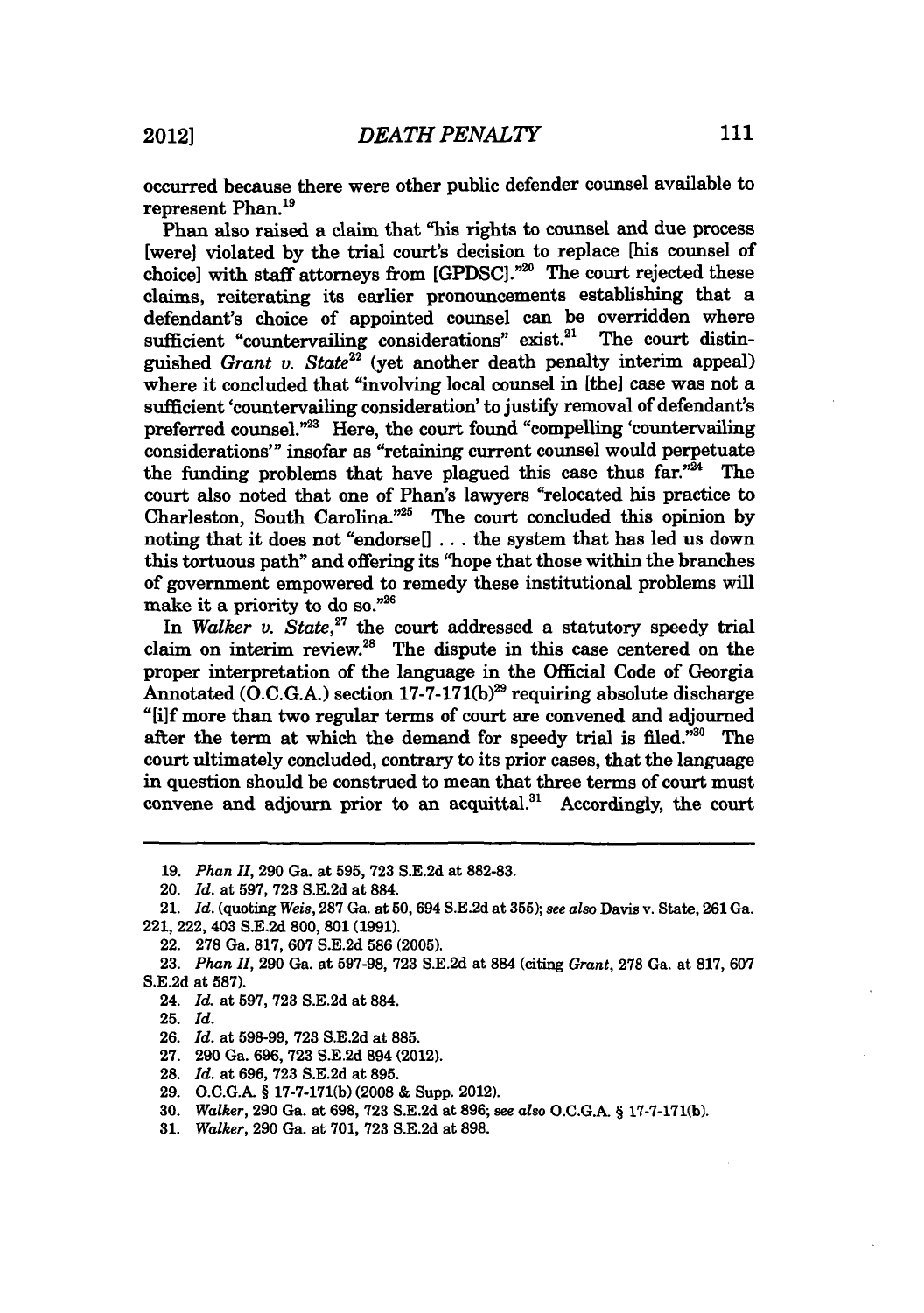affirmed the trial court's denial of Walker's motion to dismiss as "premature."<sup>32</sup>

The State filed a notice of intent to seek the death penalty against Walker during the third full term of court after she filed her timely demand for trial pursuant to O.C.G.A. § 17-7-171.<sup>33</sup> During the fourth term, Walker filed a motion for discharge and acquittal, which the trial court denied as premature based on the fact that the filing of a notice of intent to seek the death penalty during the third term had the effect of "reset[ting] the statutory speedy trial clock, which will not start over 'until the convening of the first term following the completion of pretrial review proceedings in the Supreme Court under Code Section **17-10- 35. 1. ,, 4**

Acknowledging its interpretation to the contrary in previous "dicta" as well as a tension within the statutory language itself, the court ultimately concluded that interpreting the statute to mandate discharge and acquittal after only two terms of court would render the words "more than" mere surplusage.<sup>35</sup> The three-vote concurrence would have adhered to the court's earlier interpretation that only two terms need be convened and adjourned to warrant discharge. $36$  The concurrence, however, also noted that Walker's counsel expressed no objection to the State's motion for continuance during the first term of court "subject to the fact that we filed a demand for a speedy trial. $^{37}$  The concurrence would have affirmed the trial court on the independent ground that this particular representation **by** counsel did not constitute "strict compliance" with the statutory requirement of announcing "ready for trial" at "both terms of court."<sup>38</sup>

In *Clay v. State,39* the court addressed a complicated series of suppression issues on interim review as well as an issue of first impression dealing with how to calculate the ten-year period beyond which a prior conviction becomes presumptively inadmissible for impeachment purposes pursuant to O.C.G.A. § 24-9-84.1(b).<sup>40</sup> Clay asserted in the trial court that if the prior conviction at issue was more than ten years old before the time of the testimony to be impeached, the

<sup>32.</sup> *Id.*

**<sup>33.</sup>** *Id.* at 696-97, 723 S.E.2d at 895; O.C.G.A. § 17-7-171.

<sup>34.</sup> *Walker,* 290 Ga. at 697, 723 S.E.2d at 895-96; *see also* O.C.G.A. § 17-7-171(c).

<sup>35.</sup> *Walker,* 290 Ga. at 696, 698, 723 S.E.2d at 895-97.

<sup>36.</sup> *Id.* at 701-02, 723 S.E.2d at 899 (Melton, J., concurring).

**<sup>37.</sup>** *Id.* at 702-03, **723** S.E.2d at 899.

**<sup>38.</sup>** *Id.* at 703-04, **723** S.E.2d at 900.

<sup>39. 290</sup> Ga. 822, 725 S.E.2d 260 (2012).

<sup>40.</sup> *Id.* at 822, 725 S.E.2d at 263-64; O.C.G.A. § 24-9-84.1(b) (2006).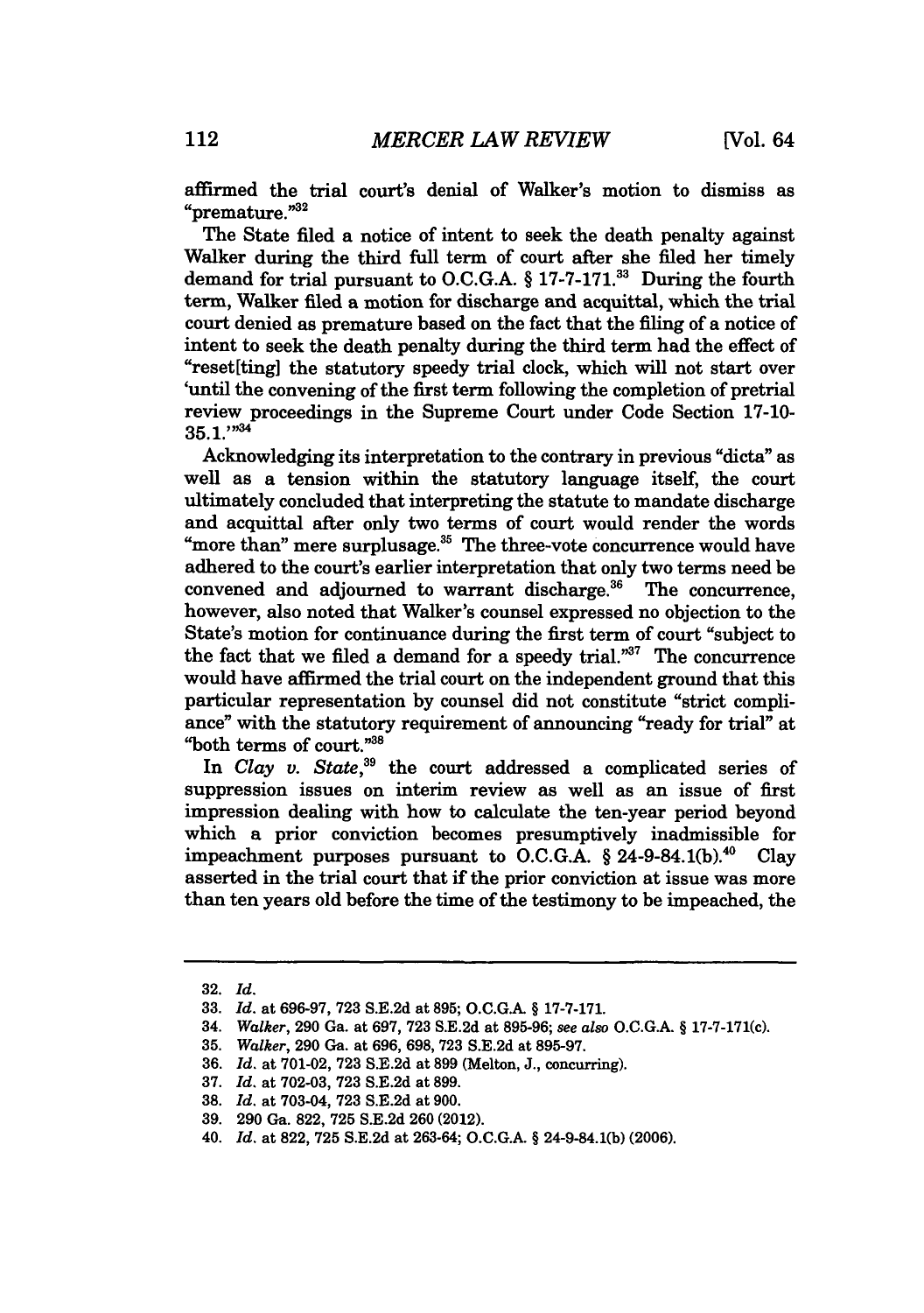stricter balancing standard of subsection **(b)** should apply.4' The State, on the other hand, contended that the appropriate "end point" for calculation purposes was "the date of the crimes for which Clay will be tried in this case."<sup>42</sup> The trial court sided with Clay on this issue and the supreme court affirmed, "adopt[ing] the date the witness testifies or the evidence of the prior conviction is introduced as the end point for determining whether a conviction falls within the ten-year limit prescribed by [O.C.G.A.] § 24-9-84.1(b)."43

The prior ten-year-old convictions at issue in this particular appeal were Clay's own convictions that the State sought to introduce against him in the event that he elected to testify.<sup>44</sup> The trial court found "the probative value of Clay's prior convictions substantially outweighs their prejudicial effect" despite their age.<sup>45</sup> Clay contended on appeal, however, that the trial court's failure to enumerate specific factors supporting this conclusion amounted to an abuse of discretion.<sup>46</sup> The court agreed and remanded, holding that "a trial court must make an on-the-record finding of the specific facts and circumstances upon which it relies in determining that the probative value of a prior conviction that is more than ten years old substantially outweighs its prejudicial effect. . . . <sup>347</sup>

The suppression issues in the case primarily dealt with a series of four statements made by Clay to police officers.<sup>48</sup> The trial court found, among other factors, that the *Miranda* warnings were read to Clay "in such a 'super-speed' manner that the warnings likely could not have been identified 'as anything more than gibberish.'"<sup>49</sup> The trial court also concluded that the first three statements were involuntary as a result of Clay's level of intoxication. Despite the fact that it was obtained in violation of Clay's *Miranda* rights, the trial court ruled the fourth statement admissible based on the fact that it was given voluntarily. The court reversed on the narrow issue of the admissibility of this fourth statement, reiterating the general rule that statements obtained in violation of *Miranda* are not admissible for any purpose other than impeachment.<sup>50</sup>

<sup>41.</sup> *Clay,* 290 Ga. at 832, **725** S.E.2d at 270; O.C.G.A. § 24-9-84.1(b).

<sup>42.</sup> *Clay,* 290 Ga. at 832, **725** S.E.2d at 270.

<sup>43.</sup> *Id.* at 835, 725 S.E.2d at 272; **O.C.GA.** § 24-9-84.1(b).

<sup>44.</sup> *Clay,* 290 Ga. at 832, **725** S.E.2d at 270.

<sup>45.</sup> *Id.* at **835,** 725 S.E.2d at 272.

<sup>46.</sup> *Id.* at 835-36, **725 S.E.2d** at 272.

<sup>47.</sup> *Id.* at 838, 725 S.E.2d at 274.

<sup>48.</sup> *Id.* at 822, **725** S.E.2d at 264.

<sup>49.</sup> *Id.* at 825, 725 S.E.2d at 266.

**<sup>50.</sup>** *Id.* at 827-28, 725 S.E.2d at 267.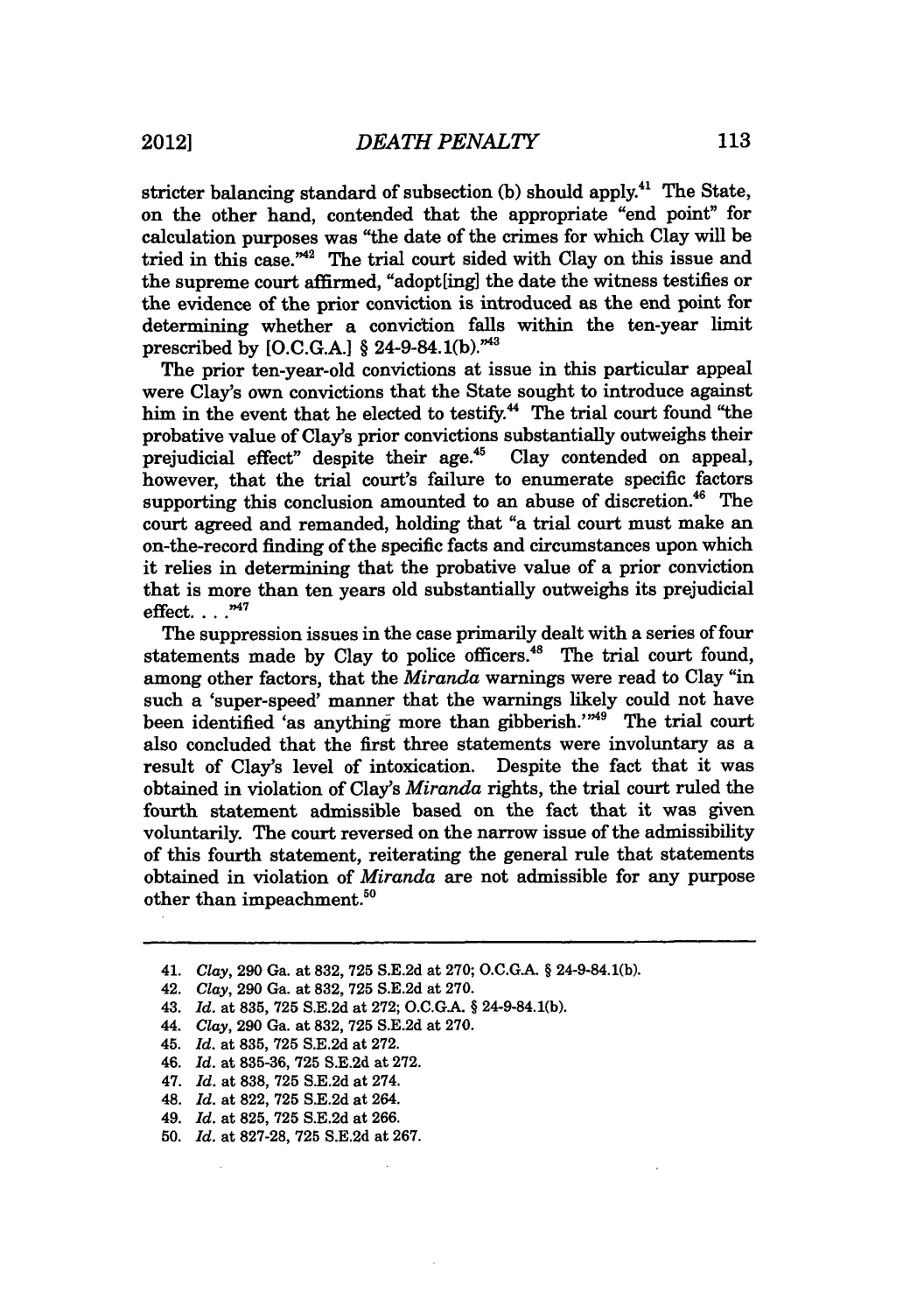The court also affirmed the trial court's order below suppressing items of bloody clothing seized from Clay's "personal effects bag" in the hospital.<sup>51</sup> The State advanced two theories in support of the seizure of this evidence: inevitable discovery and plain sight.<sup>52</sup> The court ultimately rejected both.<sup>53</sup> The State's inevitable discovery argument was that an inventory search of Clay's belongings at his formal arrest would have revealed the clothing items.<sup>54</sup> The court rejected this argument based on the fact that the State failed to produce any evidence of "routine inventory procedures for booking searches" and, therefore, "failed to meet its burden" to establish **by** a preponderance of the evidence that discovery was inevitable.<sup>55</sup> The court also rejected the State's plain view argument on the grounds that "all that was in plain view when [the police] seized the bagged clothing from the counter was the pink and white personal effects bag itself . . . .<sup>556</sup>

In *Stripling v. State,"7* the court grappled with issues framed **by** a pending mental retardation retrial and resentencing ordered in connection with a 1988 crime.<sup>58</sup> The court's focus was on the constitutionality of Georgia's statutory requirement that a defendant establish his own mental retardation **by** proof beyond a reasonable doubt in order to be exempted from the death penalty.59 The court ultimately adhered to its earlier holding in *Head v. Hill*,<sup>60</sup> that such a requirement is, in fact, constitutional.<sup>61</sup>

The trial court made three rulings that form the basis of this interim review. First, the trial court ruled that the beyond-a-reasonable-doubt standard was unconstitutional, and a defendant may only be required to prove retardation by a preponderance of the evidence.<sup>62</sup> This ruling was reversed.<sup>63</sup> Second, the trial court ruled that, despite the fact that Stripling bore the burden of proof at his retrial on mental retardation, "the State would make the first opening statement **...** and that the

- **52.** *Id.* at **828, 830, 725 S.E.2d** at **267, 269.**
- **53.** *Id.* at **830-31, 725 S.E.2d** at **269.**

**58.** *Id.* at **370, 711 S.E.2d** at **667.**

**59.** *Id.* at **370-71, 711 S.E.2d** at **667-68** (citing Atkins v. Virginia, **536 U.S.** 304, **321** (2002)).

- 60. **277** Ga. 255, 262, **587 S.E.2d** 613, **622** (2003).
- 61. *Stripling,* 289 Ga. at 374, **711 S.E.2d** at 669.
- 62. *Id.* at **370-71,** 289 S.E.2d at 667.
- **63.** *Id.* at **372-73,** 289 **S.E.2d** at 668.

**<sup>51.</sup>** *Id.* at **830, 725 S.E.2d** at **268-69.**

<sup>54.</sup> *Id.* at **828, 725 S.E.2d** at **268.**

**<sup>55.</sup>** *Id.* at **830, 725 S.E.2d** at **269.**

**<sup>56.</sup>** *Id.* at **831, 725 S.E.2d** at **269.**

**<sup>57. 289</sup>** Ga. **370, 711 S.E.2d 665** (2011).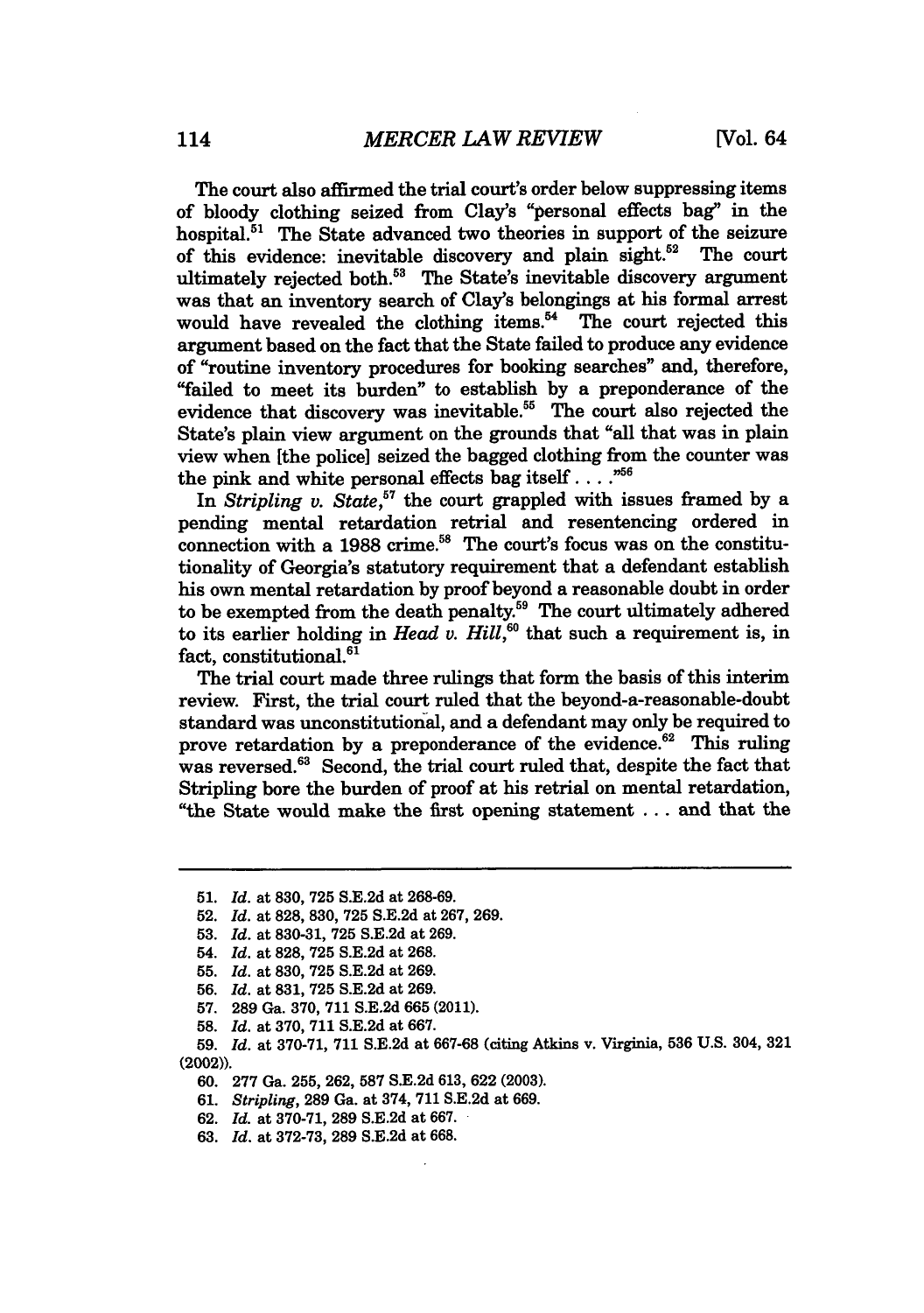State would be entitled to make the first and last of the closing arguments." $64$  This ruling was affirmed. $65$  And third, the trial court ruled that it "lacked the authority" to consider a plea of guilty but mentally retarded under the circumstances of this case.<sup>66</sup> The court found that the trial court did, in fact, have the authority to accept such a plea, but only to the extent that the State was in agreement with it. $67$ 

The court commenced its discussion of the burden of proof question with the observation that it had "previously addressed this very issue."68 Although *Atkins v. Virginia69* announced a categorical Eighth Amendment bar to the execution of mentally retarded defendants, the court relied yet again on "the specific statement by the [United States] Supreme Court that it had not established any particular procedural standards that must be applied to mental retardation.<sup>770</sup> The court also reiterated its characterization of the heightened burden of proof as a provision that "serve[s] to *define* the category of mental retardation within Georgia law."<sup>77</sup>

The court noted in passing that the trial court's rejection of the beyond-a-reasonable-doubt standard "relied on a decision by a threejudge panel of the Eleventh Circuit Court of Appeals... that has since been vacated for rehearing en banc."<sup>72</sup> The vacated panel decision in *Hill v. Schofield73* did, in fact, appear to establish that a beyond-areasonable-doubt standard was fundamentally incompatible with the categorical bar announced in *Atkins.74* Several months after the court's opinion in *Stripling,* the panel decision in *Hill* was reversed by the United States Court of Appeals for the Eleventh Circuit sitting en banc in *Hill v. Humphrey.75*

The en banc Eleventh Circuit's opinion was explicitly predicated on the fact that *Hill* was a case that came before the court for habeas, as opposed to direct, review. 76 The Eleventh Circuit explained:

- 68. *Id.* at 371, **289** S.E.2d at 668.
- 69. **536** U.S. 304, 313 (2002).
- 70. *Stripling,* 289 Ga. at 372, **289** S.E.2d at 668.
- **71.** *Id.* at 373, 289 S.E.2d at 668.

72. *Id.* at 371, 289 S.E.2d at **667** (citing Hill v. Schofield, 608 F.3d 1272 (11th Cir. 2010), *vacated,* 625 F.3d 1313 (11th Cir. 2010)).

- 73. 608 F.3d 1272 (11th Cir. 2010).
- 74. *Id.* at 1283.
- **75.** 662 F.3d 1335 (11th Cir. 2011).
- 76. *Id.* at 1361.

<sup>64.</sup> *Id.* at 374, 289 S.E.2d at 670.

**<sup>65.</sup>** *Id.* at 375, 289 S.E.2d at 670.

<sup>66.</sup> *Id.* at 371, **289** S.E.2d at 667.

<sup>67.</sup> *Id.* at 376, 289 S.E.2d at 670.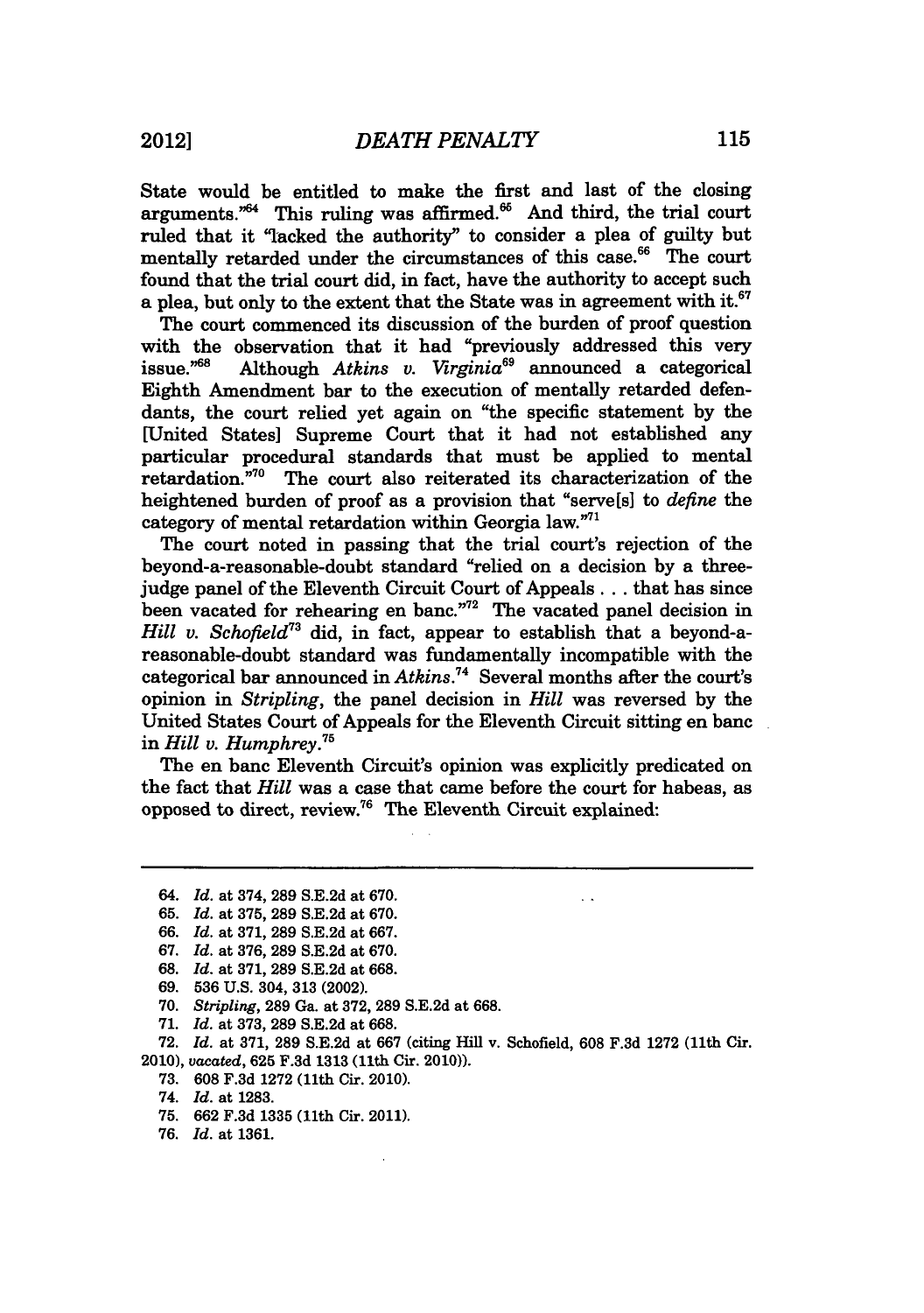Even if the State of Georgia has somehow inappropriately struck the balance between two competing interests in **§** 17-7-131(c)(3), and even if the Georgia Supreme Court's decision upholding that statute is considered incorrect or unwise **by** a federal court, **AEDPA [(the** Antiterrorism and Effective Death Penalty Act of **1996)]** precludes a federal court from imposing its will, invalidating that state statute as unconstitutional, and granting federal habeas relief in the absence of "clearly established" federal law, which the United States Supreme Court admonishes is *a holding of* that Court. There is no United States Supreme Court case holding that a reasonable doubt burden of proof for claims of mental retardation violates the Eighth Amendment. Atkins did not ask or answer that question.<sup>77</sup>

So, although the United States Supreme Court denied a writ of certiorari in *Hill* on June 4, 2012, the Court has not, to date, been called upon to make a formal pronouncement in a case on direct appeal about whether or not Georgia's burden of proof is consistent with its decision in *Atkins.7"* In other words, although the Georgia Supreme Court here "reaffirm[ed] that Georgia's statutory definition of mental retardation, with its requirement that only mental deficiencies capable of proof beyond a reasonable doubt, is not unconstitutional under *Atkins,"79* the possibility remains open that the United States Supreme Court could ultimately take a different view.

In *Humphrey v. Morrow*,<sup>80</sup> the court reversed a grant of sentencing relief **by** a state habeas court on the grounds of ineffective assistance of trial counsel and reinstated Morrow's death sentence.<sup>81</sup> On a cross appeal filed **by** Morrow, the court affirmed the habeas court's rejection of Morrow's jury pool composition claims as well as his complaint regarding the form of his sentencing verdict. $82$ 

The court rejected the State's contention that prejudice flowing from alleged ineffective assistance of counsel at a death penalty sentencing should be measured **by** the same standard as that used for any other ineffective assistance claim.<sup>83</sup> Citing to the United States Supreme Court's opinion in *Wiggins v. Smith,"* the court held that prejudice in the context of a death penalty sentencing is established where "'there is

**<sup>77.</sup>** *Id.* at **1360; O.C.G.A. §** 17-7-131(c)(3) **(2008 &** Supp. 2012).

**<sup>78.</sup> Hill** v. Humphrey, **132 S.** Ct. **2727** (2012).

**<sup>79.</sup>** *Stripling,* **289** Ga. at 374, **711 S.E.2d** at **669.**

**<sup>80. 289</sup>** Ga. 864, **717 S.E.2d 168** (2011).

**<sup>81.</sup>** *Id.* at **864-65, 717 S.E.2d** at **171.**

**<sup>82.</sup>** *Id.*

**<sup>83.</sup>** *Id.* at **866-67, 717 S.E.2d** at **172-73.**

<sup>84.</sup> **539 U.S. 510 (2003).**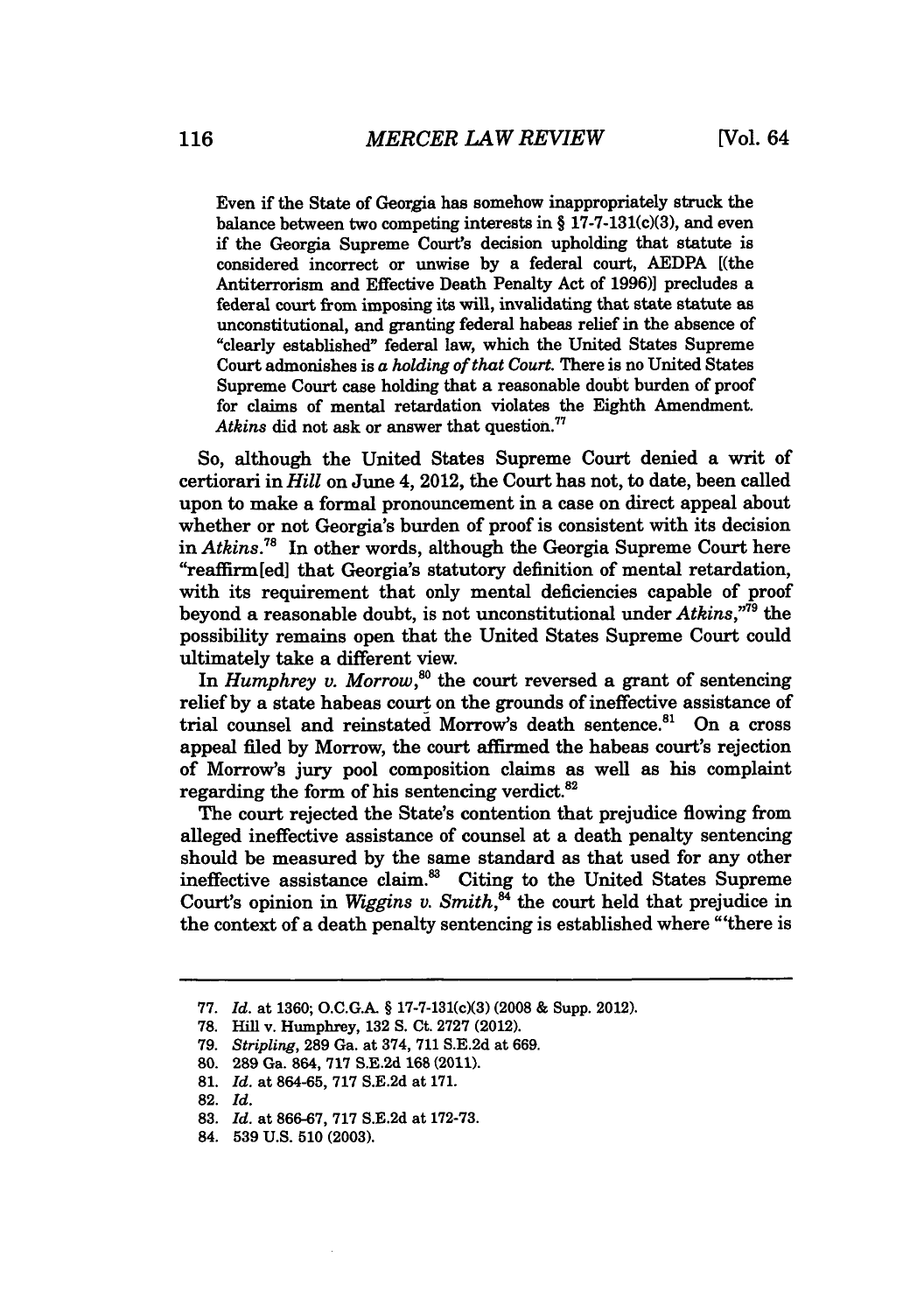a reasonable probability that at least one juror would have struck a different balance' in his or her final vote regarding sentencing following extensive deliberations among the jurors."<sup>85</sup>

Even under this standard, however, the court remained unpersuaded by the habeas court's finding that Morrow's counsel failed to discover and present important mitigating evidence at trial, ultimately concluding that "much of the habeas court's order is simply a recitation of the same basic life history that was outlined for the jury at trial."<sup>86</sup> The court did note new evidence tending to establish that Morrow's sister was sexually molested by a caretaker but dismissed the significance of this evidence on the grounds that Morrow's sister "did not tell Morrow about the abuse until after he was arrested, meaning it could not have affected his conduct during the murders. $^{n87}$  The court also noted new evidence that Morrow himself may have been "raped **by** his cousin as a child," but concluded that this evidence "would not have been given great weight **by** the jury" because it was ultimately based only on "his own statement to a psychologist."<sup>88</sup> The court likewise rejected the notion that the testimony of a new "independent forensic expert" could have affected the outcome of Morrow's trial, finding both that "the jury would, like us, favor the testimony of the State's experts" and that, in any event, the new expert's "version would not be significantly mitigating." $\frac{1}{3}$ 

The first cross appeal claim addressed by the court related to the composition of Morrow's grand and traverse jury pools.<sup>90</sup> The court affirmed the habeas court's finding that the jury pool composition issues in this case were "decided adversely to Morrow on direct appeal" and were therefore barred by res judicata.<sup>91</sup> Although Morrow presented new evidence in the form of updated U.S. Census data to establish underrepresentation, the court concluded that this evidence constituted "merely **...** a new *means* by which the relevant facts might be proven" as opposed to "new underlying facts" that would justify revisiting the claim on habeas corpus.<sup>92</sup>

**<sup>85.</sup>** *Morrow,* **289** Ga. at 867, 717 S.E.2d at 173 (quoting *Wiggins,* **539** U.S. at 537).

<sup>86.</sup> *Id.* at 871-72, **717** S.E.2d at 176.

<sup>87.</sup> *Id.* at 871, 717 S.E.2d at 175.

<sup>88.</sup> *Id.* at 871-72, 717 S.E.2d at 176 (citing Whatley v. Terry, 284 Ga. **555,** 565, **668** S.E.2d 651, **659** (2008)).

**<sup>89.</sup>** *Id.* at 870, 874, **717** S.E.2d at 175, 177.

<sup>90.</sup> *Id.* at 875, 717 S.E.2d at 178.

<sup>91.</sup> *Id.* at 875-76, 717 S.E.2d at 178.

<sup>92.</sup> *Id.* at 875-76, 717 S.E.2d at 178.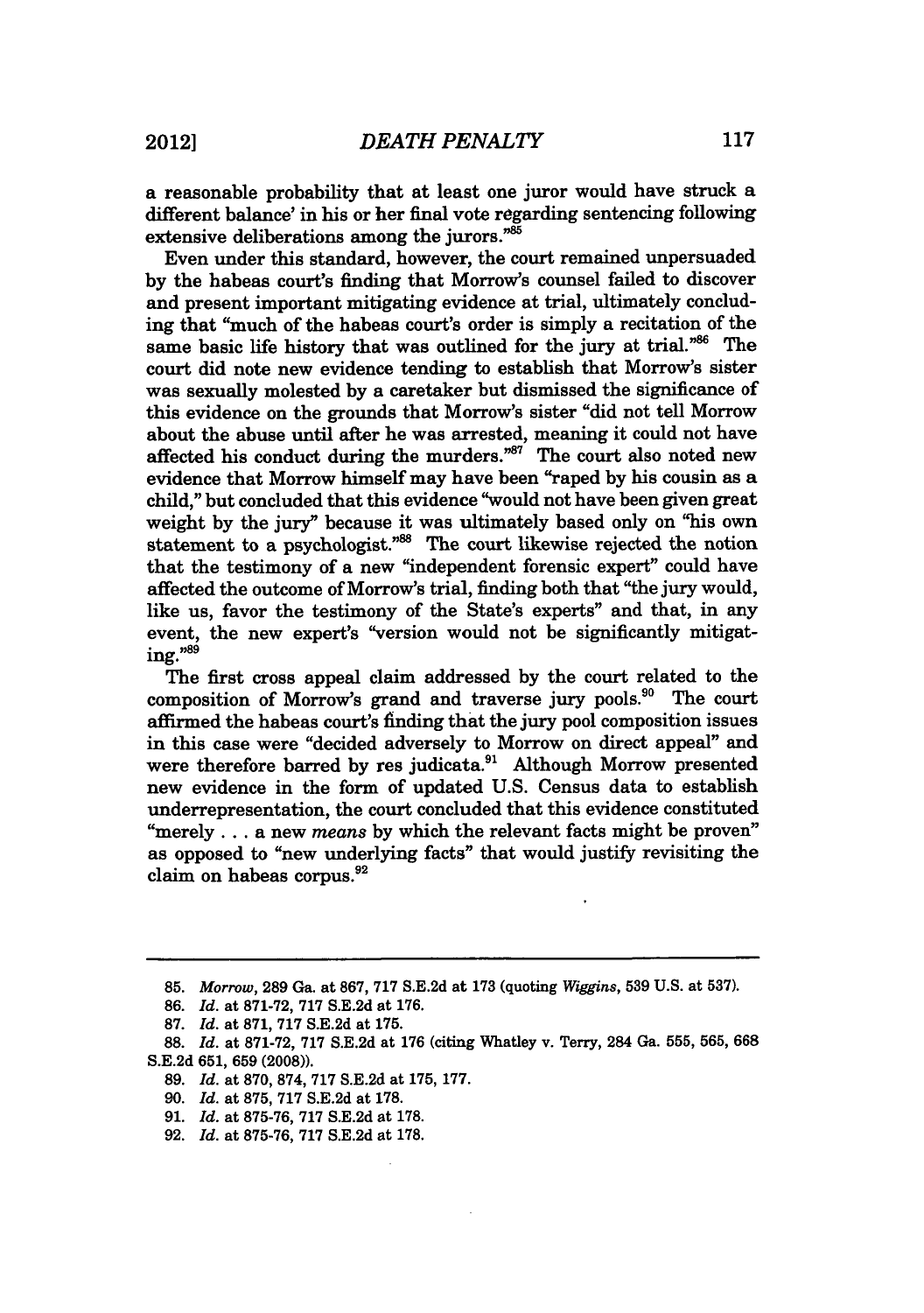Another of Morrow's cross appeal claims related to the form of the jury's sentencing verdict.<sup>93</sup> Morrow complained that the verdict in his case was improper because the verdict form "did not clearly indicate that the jury had unanimously recommended a death sentence for either of the two individual murders but, instead, simply found multiple statutory aggravating circumstances regarding each of the individual murders and recommended one unified death sentence."<sup>94</sup> The court found that this claim was barred by procedural default.<sup>95</sup> Although a showing of ineffective assistance of appellate counsel could have overcome this bar, the court found that the failure to litigate this claim on direct appeal was not ineffective because the claim had not been preserved by objection at trial.<sup>96</sup> The court then went on to reject the notion that the failure to preserve this claim was ineffective "because [Morrow] has failed to show that an objection at trial would have in reasonable probability led to anything other than the imposition of two death sentences."97

In *Pierce v. State,98* the court struck an illegal sentence imposed following a guilty plea that was entered to avoid the death penalty.<sup>99</sup> Pierce pled guilty to two murders and an aggravated assault and was sentenced to consecutive terms of life in prison without the possibility of parole.<sup>100</sup> The court held that because the trial court failed "to make a specific, express finding of a statutory aggravating circumstance beyond a reasonable doubt," as required by former O.C.G.A. § 17-10-  $32.1(b)$ ,<sup>101</sup> Pierce's life without parole sentence could not stand.<sup>102</sup>

The State argued that because O.C.G.A. § 17-10-32.1 had been repealed<sup>103</sup> to allow for the imposition of life without the possibility of parole in all murder cases regardless of whether they involve statutory aggravating circumstances, a remand would be "an exercise in futili $tv<sup>,m104</sup>$  The court disagreed based on the plain language of the statute indicating that the changes were not intended to apply retroactively.<sup>105</sup>

94. *Id.* at **876,** 717 S.E.2d at 179.

- **97.** *Id.* at **877, 717 S.E.2d** at **179.**
- **98. 289** Ga. **893, 717 S.E.2d** 202 (2011).
- **99.** *Id.* at **896, 717 S.E.2d** at **205.**
- **100.** *Id.* at **893-94, 717 S.E.2d** at **203.**
- **101. O.C.G.A.** § **17-10-32.1 (1993).**
- 102. *Pierce,* **289** Ga. at **896, 717 S.E.2d** at **205.**
- **103. O.C.G.A.** § **17-10-32.1 (1993** & Supp. 2012).
- 104. *Pierce,* **289** Ga. at **896, 717 S.E.2d** at **205.**
- **105.** *Id.* at **896, 717 S.E.2d** at **205.**

**<sup>93.</sup>** *Id.* at 876-77, 717 S.E.2d at 179.

**<sup>95.</sup>** *Id.*

**<sup>96.</sup>** *Id.* at **876-77, 717 S.E.2d** at **179.**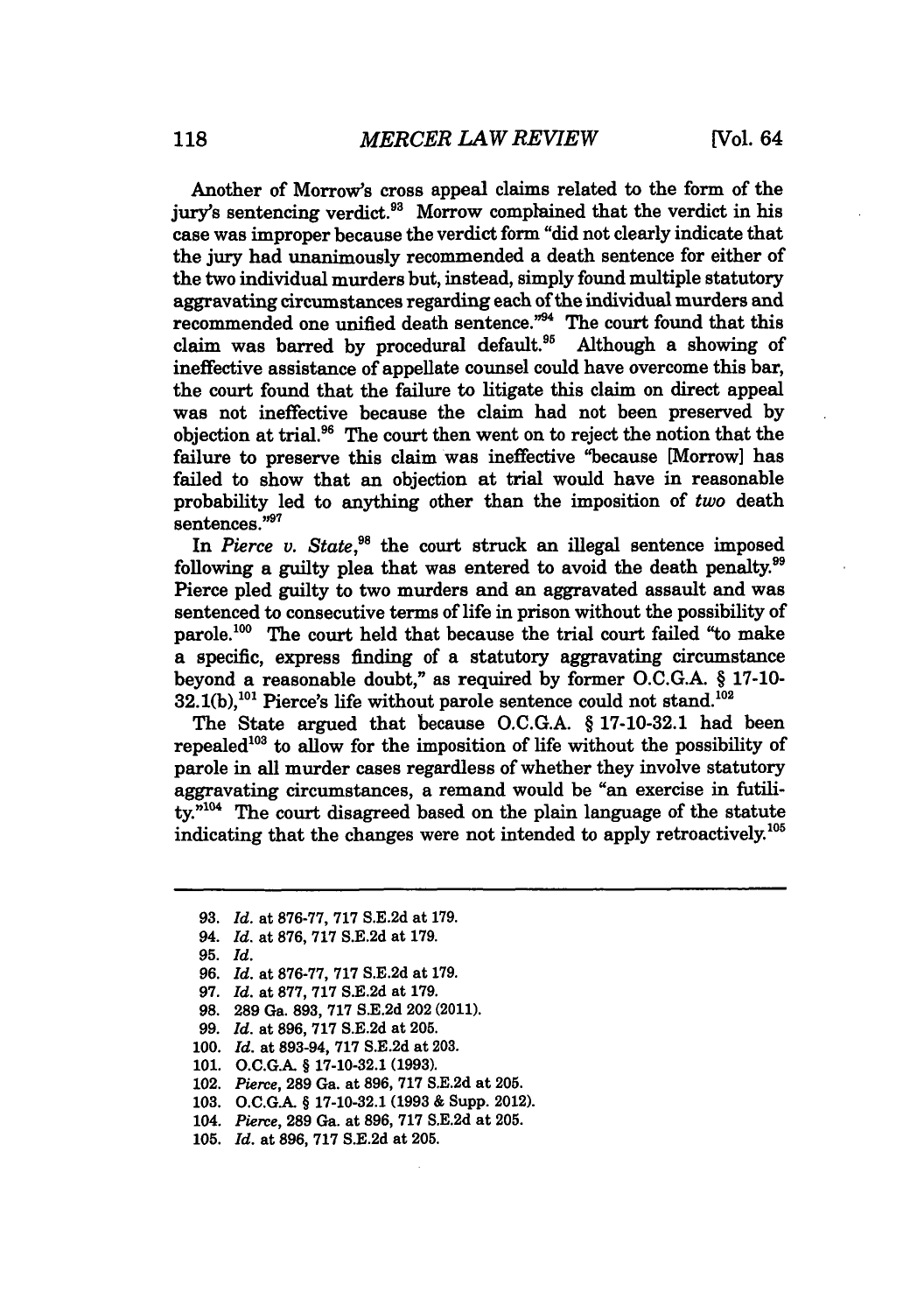Because Pierce's offense occurred prior to the effective date of the new law, the court remanded **his** case for resentencing, noting that the trial court would be free to consider imposing a sentence of life without parole on remand so long as it first "finds the existence of at least one aggravating circumstance."<sup>106</sup>

### III. **CONCLUSION**

The court's death penalty jurisprudence did not include review of a single new death sentence on direct appeal in our sample period. The interim review cases generated some interesting and significant points of law but did not announce any new fundamental legal principles specific to the litigation of death penalty cases in Georgia. The court continues to express its frustration over complications relating to the provision of counsel and appropriate resources in death penalty cases. The court also further stakes out its position on the burden of proof question in mental retardation cases and, thereby, frames the issue for possible review in the United States Supreme Court.